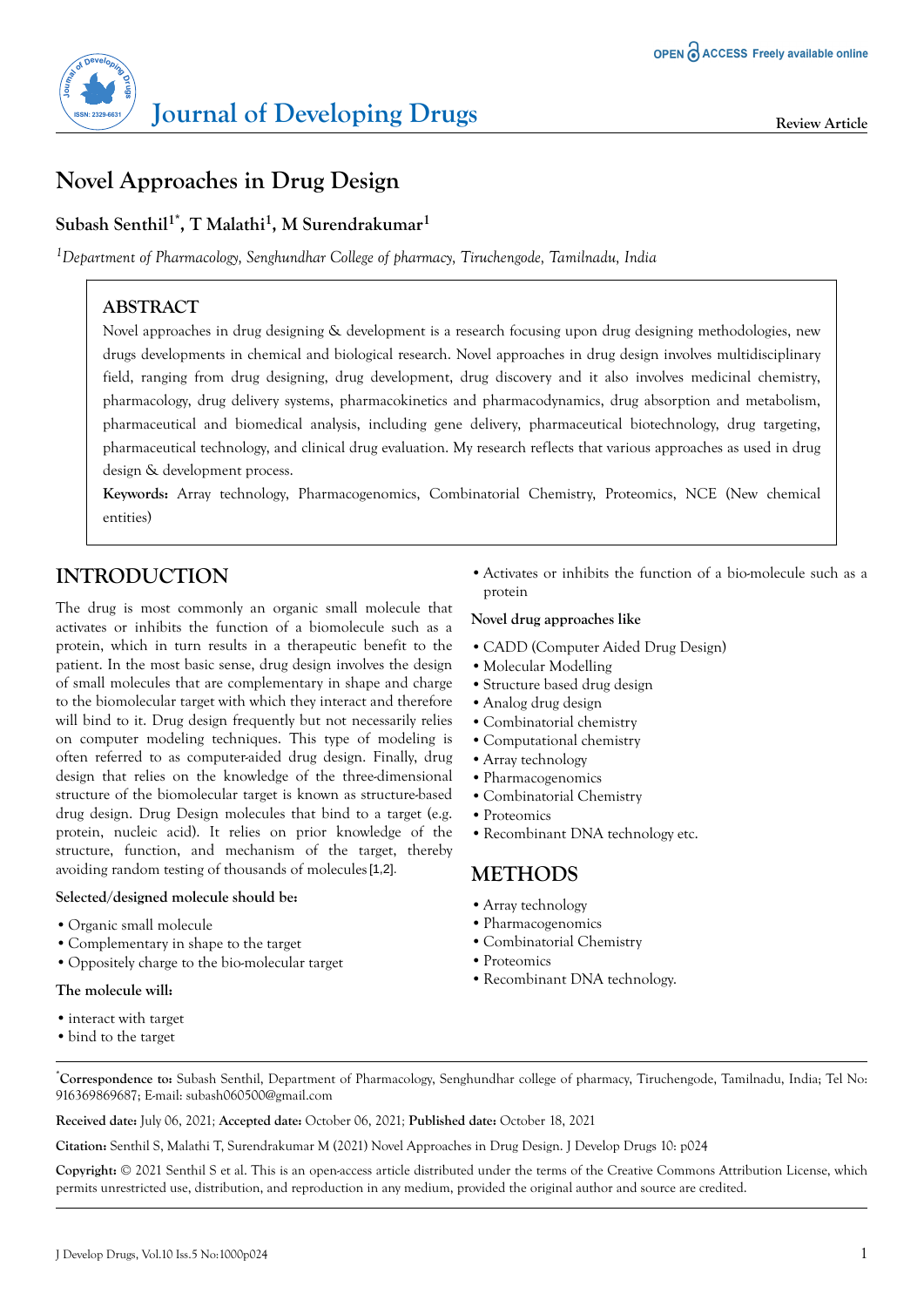## **Array technology**

#### **Based on RNA & DNA hybridization reaction:**

**•**Simultaneously several of genes can be analyzed.

#### **Advantages:**

- **•**Miniaturization,
- **•**Development of fluorescent labelled nucleotides, which is detected by laser screening.
- **•**Decreased use of hazardous & cumbersome radioactive labeled DNA.

#### **Methods used:**

- **•**Chips located with synthetic oligonucleotides.
- **•**Chips located with a DNA fragment isolated directly from respective genes.



## **Types**

- **•**DNA microarray
- **•**RNA microarray
- **•**Protein microarray
- **•**Antibody microarray
- **•**Tissue microarray

## **Application of microarray**

#### **Monitor gene expression**

- **•**Study regulatory networks
- **•**Drug discovery mechanism of action
- **•**Diagnostics tumor diagnosis

#### **Genomic DNA hybridizations**

- **•**Explore microbial diversity
- **•**Whole genomic comparisons genome evolution
- **•**Identify DNA biding sites
- **•**Diagnostics tumor diagnosis

### **Pharmacogenomics**

Pharmacogenomics is the study of the role of the genome in drug response. Its name reflects its combining of pharmacology and genomics. Pharmacogenomics analyzes how the genetic makeup of an individual affects his/her response to drugs. Pharmacogenomics was first recognized by Pythagoras around 510 BC when he made a connection between the dangers of fava bean ingestion with hemolytic anemia and oxidative stress. This identification was later validated and attributed to deficiency of G6PD in the 1950s and called favism [2-4].

There are several known genes which are largely responsible for variances in drug metabolism and response. The focus of this article will remain on the genes that are more widely accepted and utilized clinically for brevity [5,6].

- **•**Cytochrome P450s
- **•**VKORC1
- **•**TPMT



Pharmacogenomics aims to develop rational means to optimize drug therapy, with respect to the patients' genotype, to ensure maximum efficiency with minimal adverse effects. Through the utilization of pharmacogenomics, it is hoped that pharmaceutical drug treatments can deviate from what is dubbed as the "one-dose-fits-all" approach. Pharmacogenomics also attempts to eliminate the trial-and-error method of prescribing, allowing physicians to take into consideration their patient's genes, the functionality of these genes, and how this may affect the efficacy of the patient's current or future treatments.

## **Application**

**The list below provides a few more commonly known applications of pharmacogenomics:**

- **•**Improve drug safety, and reduce ADRs(Adverse drug reaction)
- **•**Tailor treatments to meet patients' unique genetic predisposition, identifying optimal dosing
- **•**Improve drug discovery targeted to human disease
- **•**Improve proof of principle for efficacy trials

Pharmacogenomics may be applied to several areas of medicine, including pain management, cardiology, oncology, and psychiatry. A place may also exist in forensic pathology, in which pharmacogenomics can be used to determine the cause of death in drug-related deaths where no findings emerge using autopsy. And, used in cancer treatment, cardiovascular disorders, psychiatry disorders, etc.

#### **Example case studies**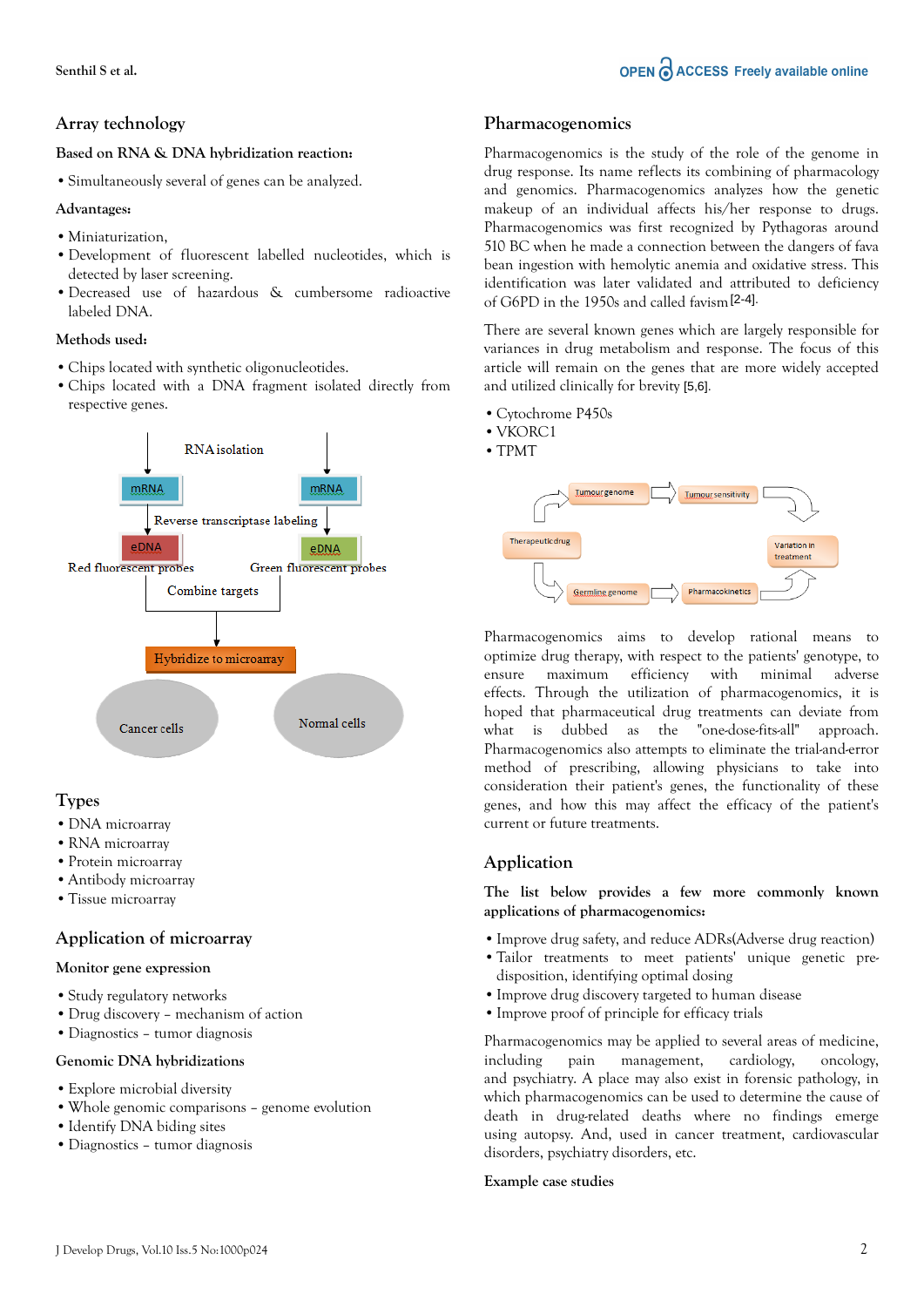- **•**Case A Antipsychotic adverse reaction
- **•**Case B Pain Management
- **•**Case C FDA Warning on Codeine Overdose for Infants

#### **Proteomics**

Proteomics is the large-scale study of proteins. Proteins are vital parts of living organisms, with many functions. The proteome is the entire set of proteins that is produced or modified by an organism or system. Proteomics has enabled the identification of ever increasing numbers of protein. This varies with time and distinct requirements, or stresses, that a cell or organism undergoes. Proteomics is an interdisciplinary domain that has benefitted greatly from the genetic information of various genome projects, including the Human Genome Project. It covers the exploration of proteomes from the overall level of protein composition, structure, and activity. It is an important component of functional genomics. Proteomics generally refers to the large-scale experimental analysis of proteins and proteomes, but often is used specifically to refer to protein purification and mass spectrometry.

Proteomics is the study of proteomes, which are the collections of proteins expressed in cells. Whereas genomes are essentially invariant in different cells in an organism, proteomes vary from cell to cell, with time and as a function of environmental stimuli and stress.

The first studies of proteins that could be regarded as proteomics began in 1975, after the introduction of the twodimensional gel and mapping of the proteins from the bacterium Escherichia coli.

#### **Methods**

**Three methods for separation of complex protein or peptide samples are preferred in proteomics:**

- **•**Denaturing polyacrylamide gel electrophoresis (PAGE) or sodium dodecyl sulphate polyacrylamide gel electrophoresis (SDS-PAGE)
- **•**Two-dimensional gel electrophoresis
- **•**High-performance liquid chromatography (HPLC)



#### **Application**

- **•**New Drug Discovery
- **•**Interaction proteomics and protein networks
- **•**Expression proteomics
- **•**Biomarkers
- **•**Proteogenomics

**•**Structural proteomics

#### **Trends**

A number of emerging concepts have the potential to improve current features of proteomics. Obtaining absolute quantification of proteins and monitoring post-translational modifications are the two tasks that impact the understanding of protein function in healthy and diseased cells. For many cellular events, the protein concentrations do not change; rather, their function is modulated by post-translational modifications (PTM).

- **•**System biology
- **•**Human plasma proteome

## **RESULTS**

**The various approaches used in drug design include the following:**

- **•**Random screening of synthetic compounds or chemicals and natural products by bioassay procedures.
- **•**Novel compounds preparation based on the known structures of biologically active, natural substances of plant and animal origin, i.e., lead skeleton.
- **•**Preparation of structural analogs of lead with increasing biological activity.
- **•**Application of bio isosteric principle.

The current trend in the drug design is to develop new clinically effective agents through the structural modification of lead nucleus. The lead is a prototype compound that has the desired biological or pharmacological activity but may have many undesirable characteristics, like high toxicity, other biological activity, and insolubility or metabolism problems. Such organic leads once identified, are easy to exploit. This process is rather straightforward. The real test resides with the identification of such lead real test resides with the identification of such lead bioactive positions on the basic skeleton of such leads.

## **DISCUSSION**

The rate of drug design & discovery is dependent on the ability to identify, characterize novel, patentable newer target drug molecules, usually termed as New Chemical Entities (NCE's), which is essentially possess the inherent capability and control of a specific disease/ailment. Besides, being efficacious and safer in character. With the advent of latest technological advancements in the specialized areas related to genomics and combinatorial chemistry an appreciable in the R&D strategies. NCE status, position and recognition is an absolute must not only to ensure marketing exclusively but also to justify the huge investment in the ensuring  $R \& D$  process there by making more or less core element of the entire drug design & discovery process.

#### **New techniques and strategies in drug design & discovery:**

- **•**Quantum chemistry
- **•**Virtual target profiling
- **•**In silico autophagy methods
- **•**Histonedeacetylases